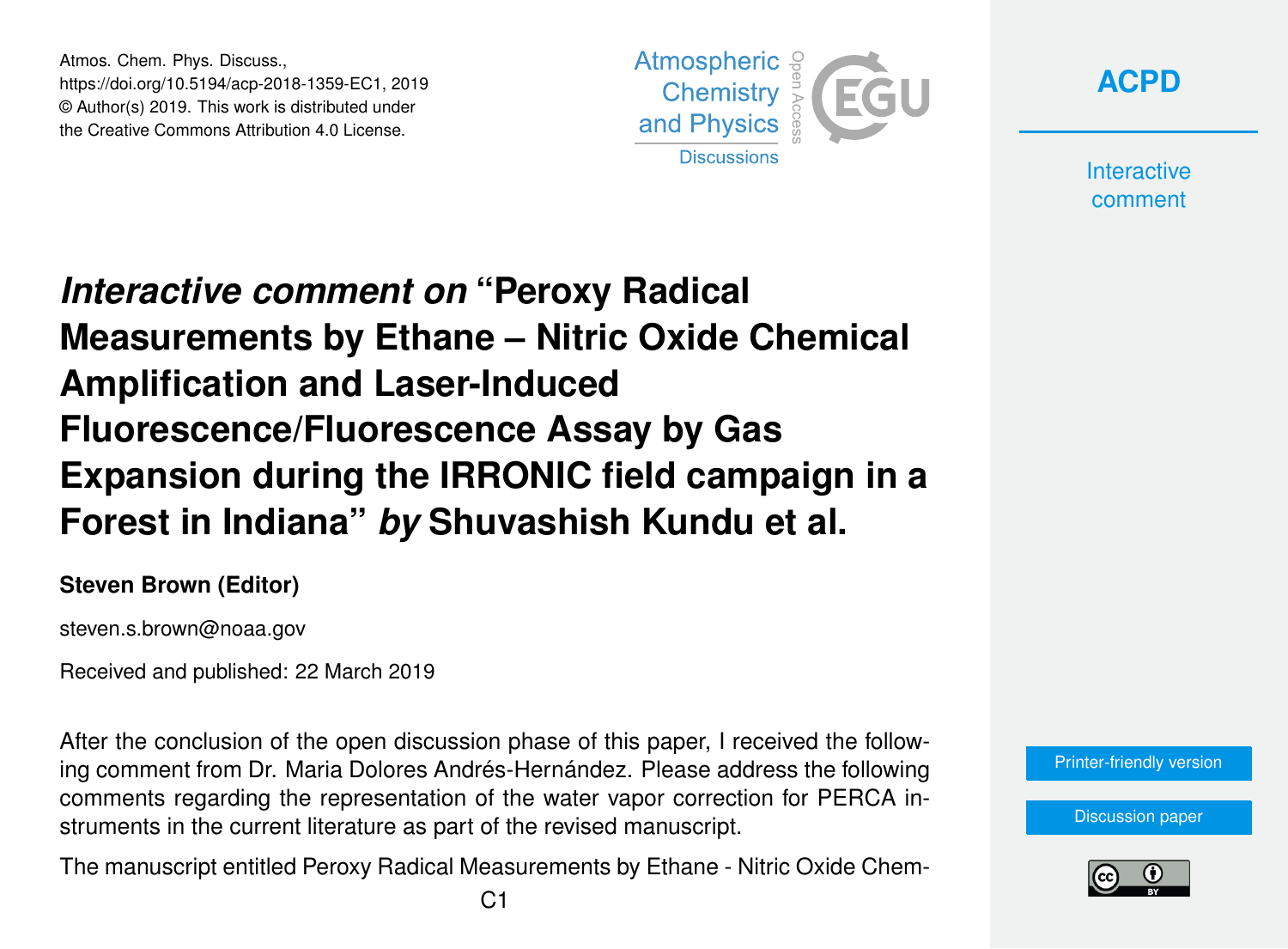ical Amplification and Laser-Induced Fluorescence / Fluorescence Assay by Gas Expansion during the IRRONIC field campaign in a Forest in Indiana, by Shuvashish Kundu et al, quotes twice the ACP paper Andrés-Hernández et al., 2011 in a completely wrong context and with an erroneous interpretation of the conclusions of this work.

Kundu et al write in the introduction:

Similarly, XO2 measurements from two CO-based chemical amplifiers during the airborne African Monsoon 5 Multidisciplinary Analysis (AMMA) campaign differed by factors of 2-4 when the usual relative humidity-dependent calibration (Mihele and Hastie, 1998) was used for the chemical amplifier data (Andrés-Hernández et al., 2010).

As a result, the relative humidity dependence of the chemical amplification technique has been questioned (Andrés-Hernández et al., 2010;Sommariva et al., 2011) despite strong experimental evidence (Butkovskaya et al., 2007;Butkovskaya et al., 2005;Butkovskaya et al., 2009;Mihele et al., 1999;Mihele and Hastie, 1998).

And again at the end of the discussion:

As discussed earlier, the RH-dependence of the sensitivity of chemical amplifiers has recently been questioned (AndrésHernández et al., 2010;Sommariva et al., 2011).

This is certainly not true in the case of Andrés-Hernández et al., 2010. In this work it has never been questioned the relative humidity dependency of the amplification factor (chain length: CL) in the chemical amplification. In that context I also recommend the reading and quoting of a previous work of the same group: L. Reichert, M.D Andrés Hernández et al., JGR, 2003, discussing potential mechanisms for the humidity dependency discovered by Mihele and Hastie 1998, without any trace of this effect being questioned by the authors.

I would like to emphasise that in the section 2.1.1. on the Andrés-Hernández et al, 2010 publication is written:

**[ACPD](https://www.atmos-chem-phys-discuss.net/)**

**Interactive** comment

[Printer-friendly version](https://www.atmos-chem-phys-discuss.net/acp-2018-1359/acp-2018-1359-EC1-print.pdf)

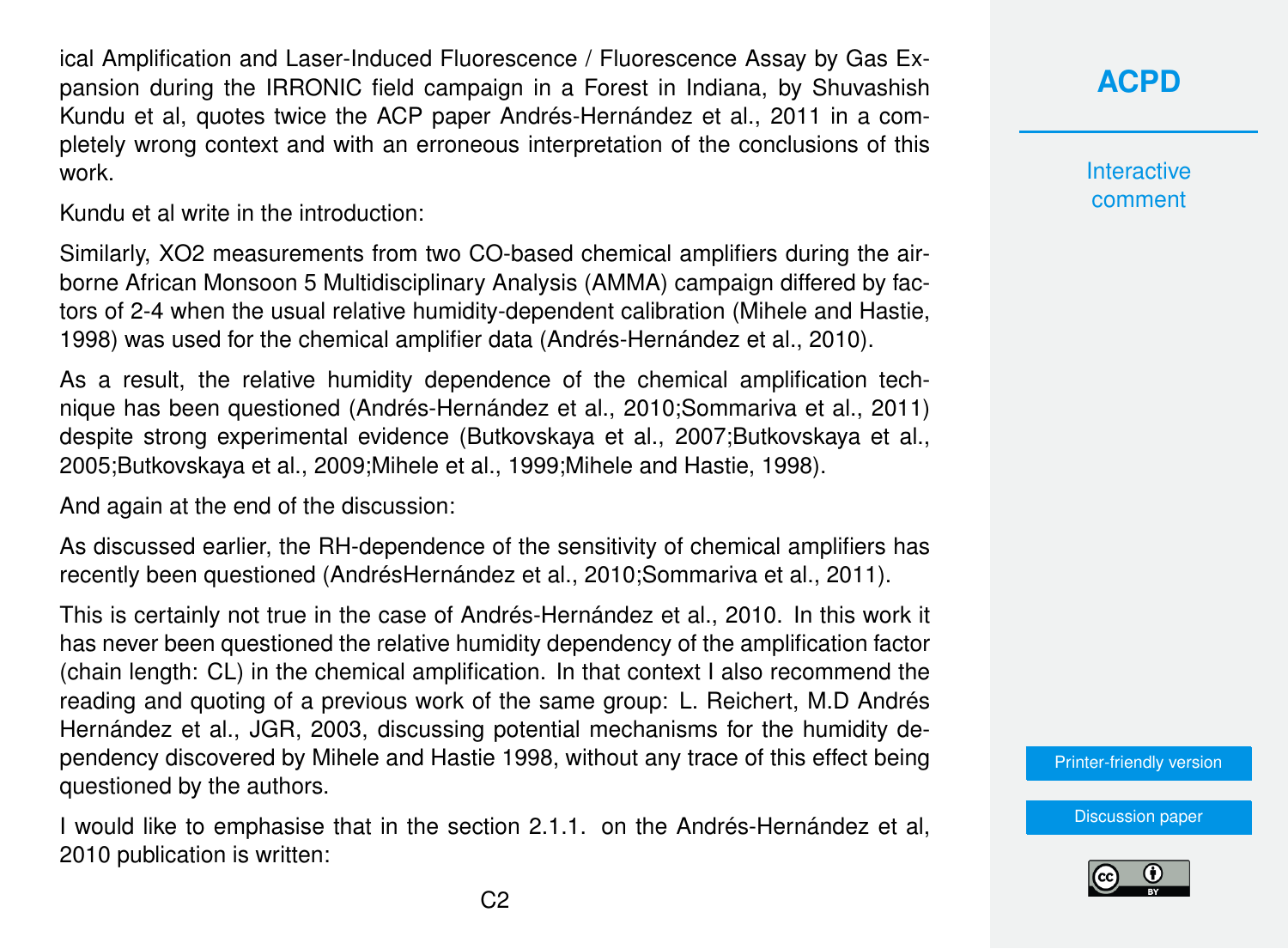The known dependency of the CL on the relative humidity (RH) of the air sampled (Mihele and Hastie, 1998; Mihele et al., 1999; Reichert et al., 2003) has a negligible effect under the AMMA measurement conditions

A careful reading of the text helps to understand that this statement refers to the particular case of a developed PeRCA instrument for airborne measurements. During the mentioned AMMA campaign two different PeRCA instruments were used:

a) the DUALER from the University of Bremen deployed on the German Falcon, consisting of an inlet kept at constant pressure lower to the ambient. As explained in the text, this minimise humidity in the reactor and consequently its effect on the radical conversion.

b) The PERCA 4 of the University of Leicester deployed on the British FAAM-BAe-146. This instrument neither controlled the pressure during the flight or considered the RH in its calibration and had non solved instrumental issues during the intercomparison exercise. Overall the PERCA 4 measured unrealistic radical values by a factor of 4. This did not question the effect of water vapour on the chain length but the performance of this particular instrument. Therefore only the measurements of the RO2\* DUALER were used for the further comparison with the HO2 measured by the FAGE instrument on board of FAAM.

Concerning the quotation of Sommariva et al. 2011, there is in this publication the same kind of wrong interpretation of the results of Andrés Hernández et al., 2010. I came unfortunately across this paper after its publication. Though I contacted the first author Sommariva to clarify his wrong interpretation, the statements in that publication were never corrected.

The analysis of some of the instrumental results presented in the manuscript of Kundu et al., does seem not to fully take into consideration the long term experience and knowledge of the PERCA and LIF radical communities. As mentioned above it is too late now to get involved in the interactive discussion of the manuscript.

**[ACPD](https://www.atmos-chem-phys-discuss.net/)**

**Interactive** comment

[Printer-friendly version](https://www.atmos-chem-phys-discuss.net/acp-2018-1359/acp-2018-1359-EC1-print.pdf)